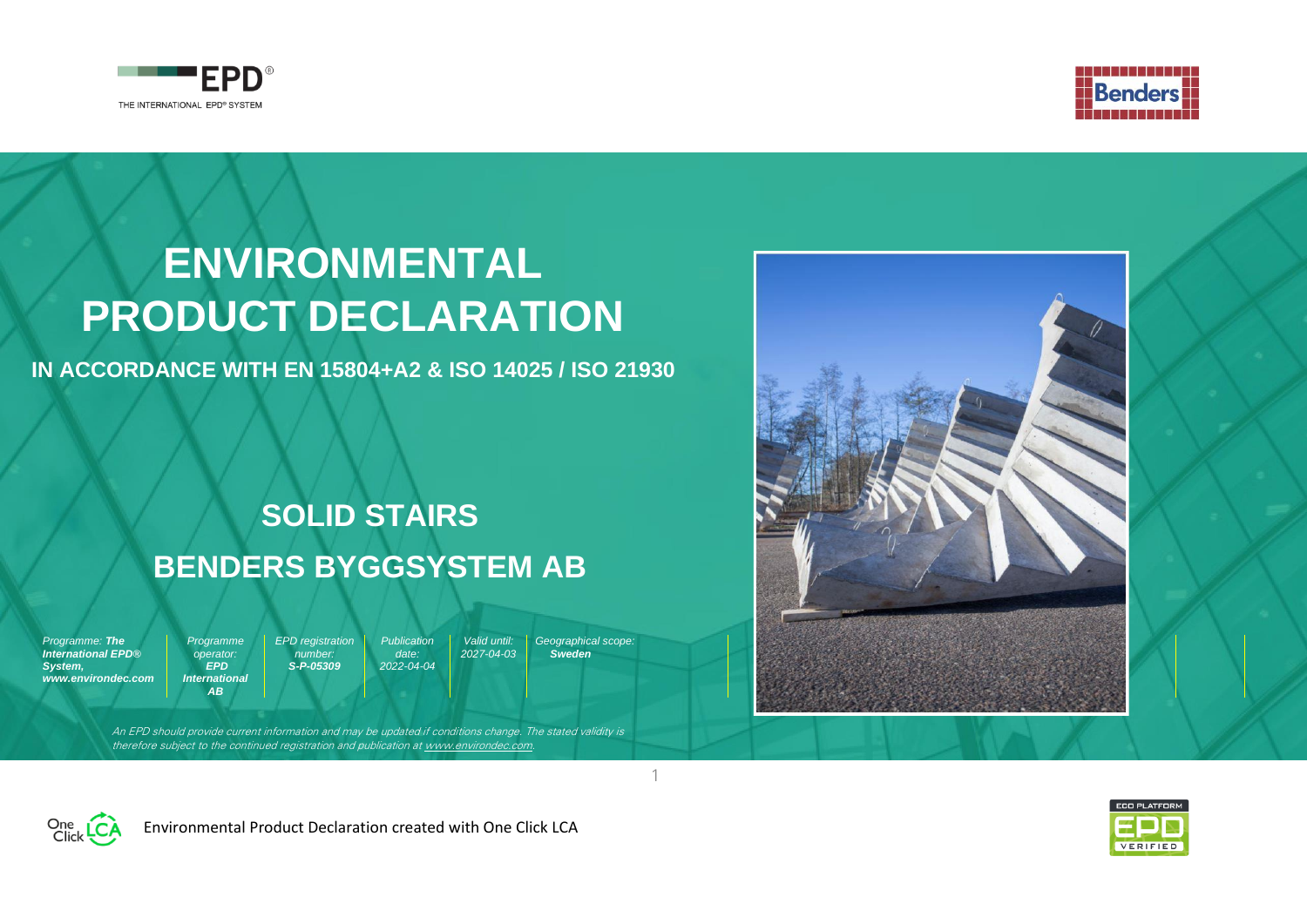



# **GENERAL INFORMATION**

#### **MANUFACTURER INFORMATION**

| <b>Manufacturer</b>    | Benders Byggsystem AB             |
|------------------------|-----------------------------------|
| <b>Address</b>         | Svarvarvägen 22, 738 33 Norberg   |
| <b>Contact details</b> | info@benders.se                   |
| Website                | https://www.bendersbyggsystem.se/ |

#### **PRODUCT IDENTIFICATION**

| <b>Product name</b>                  | Solid stairs                                      |
|--------------------------------------|---------------------------------------------------|
| <b>Additional</b><br>label(s)        | Straight, curved and round stairs                 |
| <b>Product number</b><br>/ reference |                                                   |
| Place(s) of<br>production            | Norberg, Sweden                                   |
| <b>CPC code</b>                      | 375 – Articles of concrete, cement and<br>plaster |

#### **The International EPD System**

EPDs within the same product category but from different programmes may not be comparable.

#### **EPD INFORMATION**

The EPD owner has the sole ownership, liability, and responsibility for the EPD. Construction products EPDs may not be comparable if they do not comply with EN 15804 and if they are not compared in a building context.

| <b>EPD program</b><br>operator   | <b>EPD</b> International AB                                                                                                                                        |
|----------------------------------|--------------------------------------------------------------------------------------------------------------------------------------------------------------------|
| <b>EPD standards</b>             | This EPD is in accordance with EN 15804+A2<br>and ISO 14025 standards.                                                                                             |
| <b>Product category</b><br>rules | The CEN standard EN 15804 serves as the<br>core PCR. In addition, the Int'l EPD System<br>PCR 2019:14 Construction products, version<br>1.11 (05.02.2021) is used. |
| <b>EPD author</b>                | Anna Ahlgren and Erica Bender, Benders<br>Byggsystem AB                                                                                                            |
| <b>EPD verification</b>          | Independent verification of this EPD and<br>data, according to ISO 14025:<br>$\Box$ Internal certification $\Box$ External verification                            |
| <b>Verification date</b>         | 2022-03-21                                                                                                                                                         |
| <b>EPD verifier</b>              | Silvia Vilčeková, Silcert, Ltd                                                                                                                                     |
| <b>EPD number</b>                | S-P-05309                                                                                                                                                          |
| <b>ECO Platform nr.</b>          |                                                                                                                                                                    |
| <b>Publishing date</b>           | 2022-04-04                                                                                                                                                         |
| <b>EPD valid until</b>           | 2027-04-03                                                                                                                                                         |

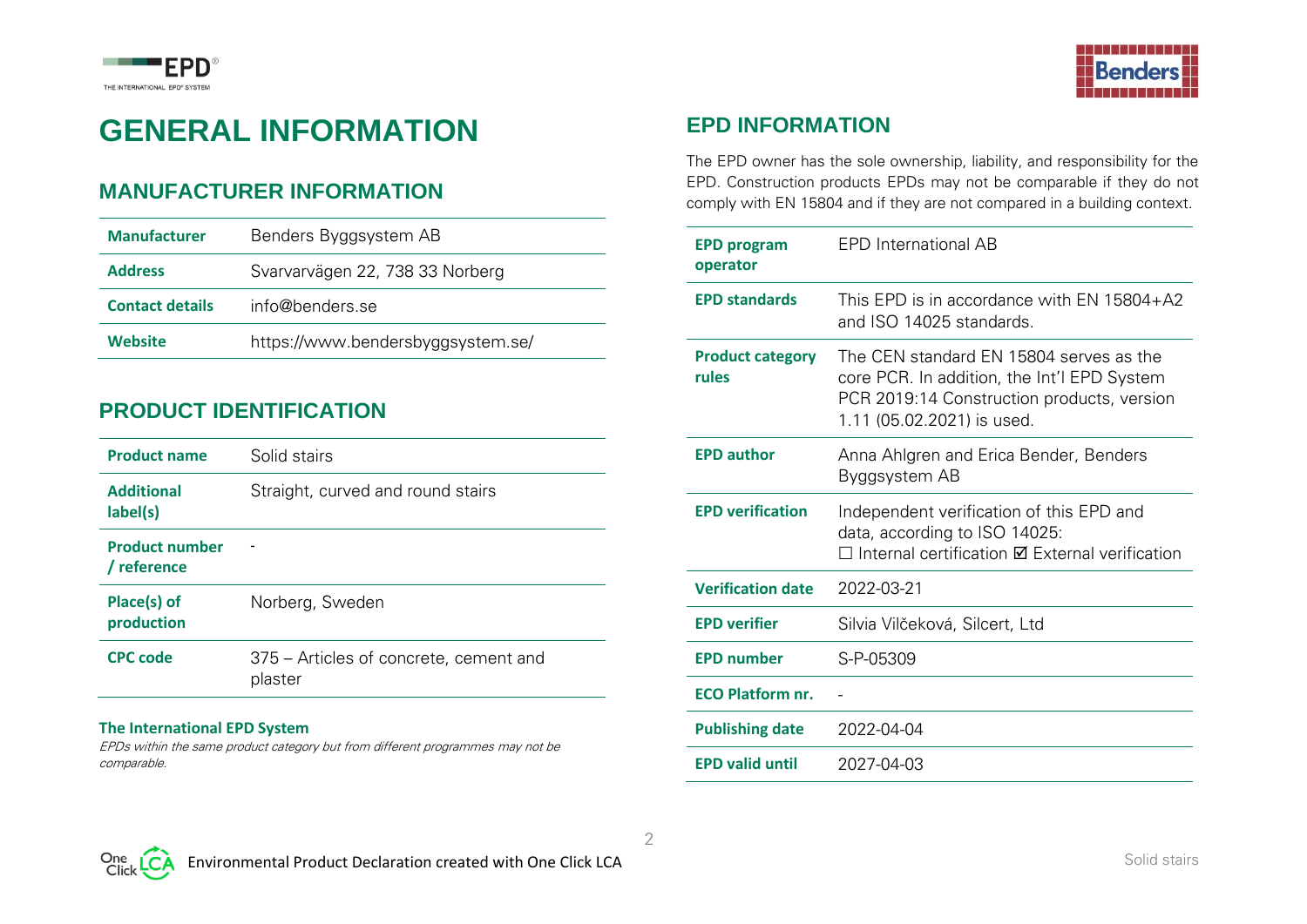



### **PRODUCT INFORMATION**

#### **PRODUCT DESCRIPTION**

Concrete stairs without cladding or tiling, railings or bannisters. The prefabricated concrete stairs from Benders are more than just a construction intended to facilitate the passage between two levels. With stairs in concrete, you get a solid and beautiful staircase that fits into the buildings environment at the same time as it is durable and feels comfortable to walk on.

Benders offers stairs in three different designs - Straight, Curved and Round, for different types of constructions. Our concrete stairs are durable and are coated with terrazzo as standard. The stairs can also be delivered in gray concrete as a finished surface, or gray concrete for other cladding such as tiles, granite or carpet.

#### **PRODUCT APPLICATION**

The stairs are used indoor in buildings such as apartment buildings, office buildings, parking garages, shopping malls.

#### **TECHNICAL SPECIFICATIONS**

#### Concrete:

Compressive strength - fck= 30-45N/mm2

#### Reinforcing steel:

Ultimate tensile strength - ftk = 500 N/mm2 Tensile yield strength - fyk= 540N/mm2

### **PRODUCT STANDARDS**

EN 14843 Trappor The technical standard followed is: SS-EN 13369

#### **PHYSICAL PROPERTIES OF THE PRODUCT**

Additional information can be found at www.bendersbyggsystem.se/byggkomponenter/trappor/".

#### **ADDITIONAL TECHNICAL INFORMATION**

Further information can be found at https://www.bendersbyggsystem.se/.

#### **PRODUCT RAW MATERIAL COMPOSITION**

| <b>Product and</b><br><b>Packaging Material</b> | Weight,<br>kg | Post-<br>consumer % | <b>Renewable</b><br>℅ | <b>Country</b><br><b>Region of</b><br>origin |
|-------------------------------------------------|---------------|---------------------|-----------------------|----------------------------------------------|
| Concrete                                        | 971           |                     |                       | Sweden                                       |
| Steel                                           | 29            | 99                  |                       | Sweden                                       |
| Wood beam                                       | 2.714         |                     | 00 ا                  | Sweden                                       |

#### **SUBSTANCES, REACH - VERY HIGH CONCERN**

The product does not contain any REACH SVHC substances in amounts greater than 0,1 % (1000 ppm).



3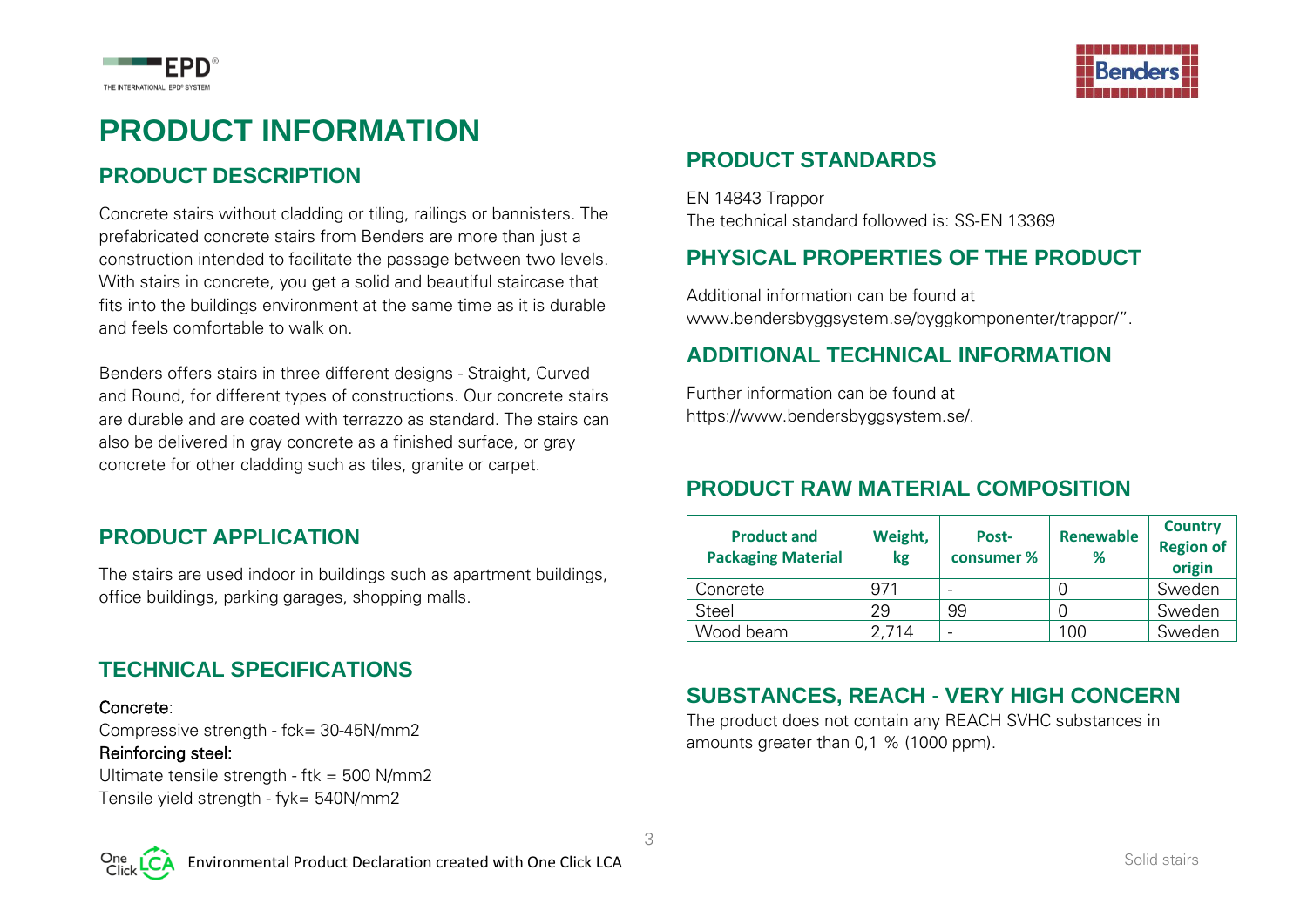



### **PRODUCT LIFE-CYCLE**

#### **MANUFACTURING AND PACKAGING (A1-A3)**

The production of the solid stairs begins with the preparation of the mould, which includes cleaning and applying form oil. Reinforcement steel is placed in the right place after drawing. After casting the stairs are left to cure. After curing, the stairs are lift out from the mould and refurbished. The stairs are placed on wooden beams during storage. Eventually, the elements are moved out and transported to the construction site.

#### **TRANSPORT AND INSTALLATION (A4-A5)**

Transportation impacts occurred from final products delivery to construction site (A4) cover fuel direct exhaust emissions, environmental impacts of fuel production, as well as related infrastructure emissions.

The transportation distance is defined according to the PCR. Average distance of transportation from production plant to building site is assumed as 170 km and the transportation method is assumed to be lorry. Vehicle fuels varies from diesel to biodiesel. Vehicle capacity utilization volume factor is assumed to be 100 % which means full load. In reality, it may vary but as role of transportation emissions in total results is small, the variety in load is assumed to be negligible. Empty returns are not taken into account as it is assumed that return trip is used by the transportation company to serve the needs of other clients. Transportation does not cause losses as product are fastened properly.

Installation includes the energy use and material consumption as well as the packaging waste generated. Production loss at installation is assumed negligible as the precast elements are delivered ready made from the factory. Energy consumption of a construction process for a precast element is on the average 132.5 MJ/m3 (Abey and Anand, 2019). Therefore, energy consumption is 132,5/2,4=55,2 MJ/ton product. (Concrete density 2,4 ton/m3). The source of energy is diesel fuel used by work machines.

#### **PRODUCT USE AND MAINTENANCE (B1-B7)**

This EPD covers the carbonation process in B1 and rest of the modules in B are not declared.

#### **PRODUCT END OF LIFE (C1-C4, D)**

At the end-of-life, in the demolition phase 100% of the waste is assumed to be collected as separate construction waste. The demolition process consumes energy in the form of diesel fuel used by building machines. Energy consumption of a demolition process is on the average 10 kWh/m2 (Bozdağ, Ö & Seçer, M. 2007). Basing on a Level(s) project, an average mass of a reinforced concrete building is about 1000 kg/m2. Therefore, energy consumption demolition is assumed to be 10 kWh/1000 kg =  $0.01$  kWh/kg. The source of energy is diesel fuel used by work machines (C1).

The dismantled stairs are delivered to the nearest construction waste treatment plant. It is estimated that there is no mass loss

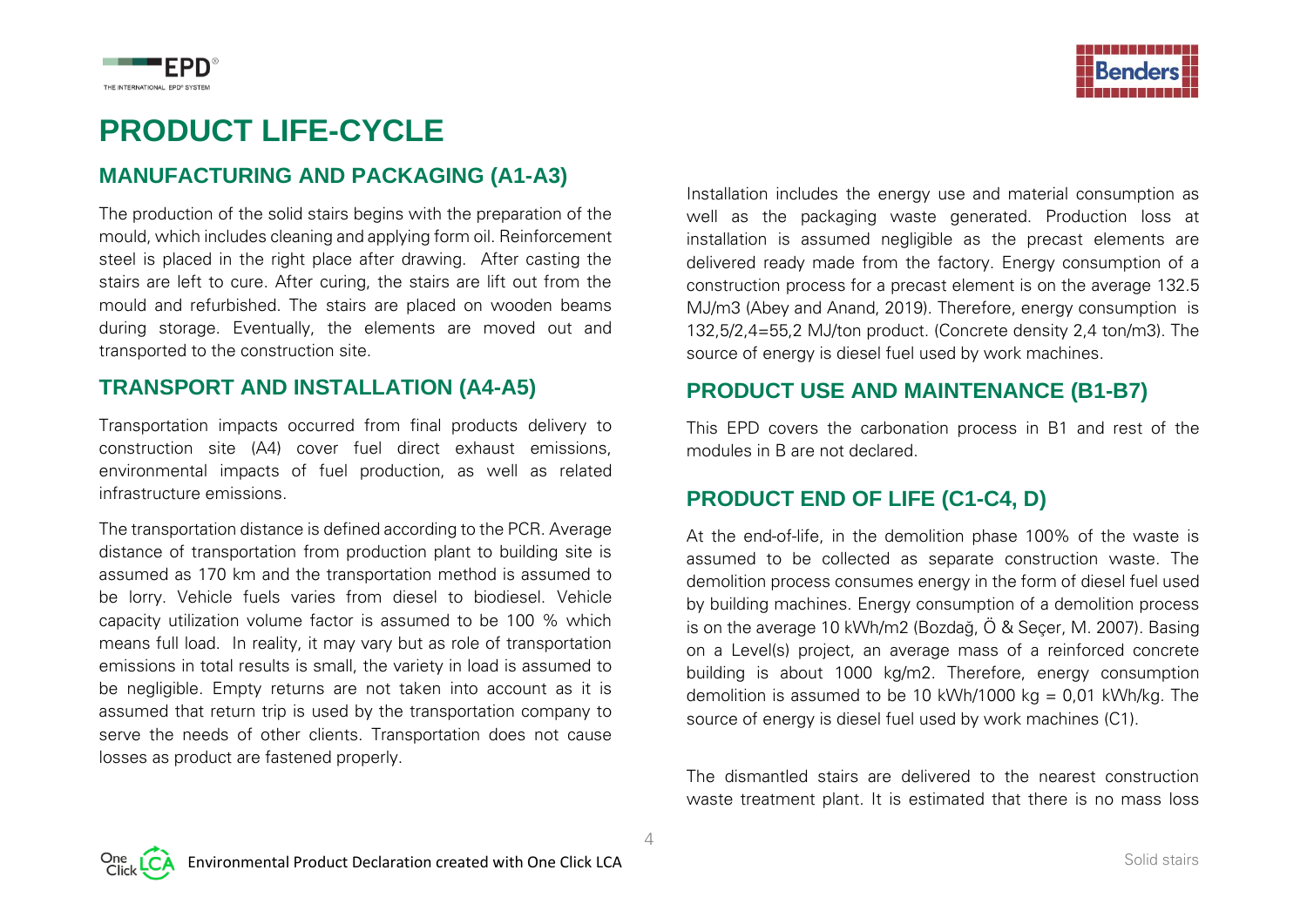



during the use of the product, therefore the end-of-life product is assumed that it has the same weight with the declared product. Transportation distance to the closest disposal area is estimated as 50 km and the transportation method is lorry which is the most common (C2).

At the waste treatment plant, waste that can be reused, recycled or recovered for energy is separated and diverted for further use. It can be assumed that 100% of the stairs are transported to a waste treatment plant, where the stairs are crushed and steel is separated. About 95% of steel (World Steel Association. 2020) and 80% of concrete (Betoniteollisuus ry, 2020) are recycled. The process losses of the waste treatment plant are assumed to be negligible (C3). The remaining 20% of concrete and 5% of steel are assumed to be sent to landfill (C4).

Due to the recycling potential of reinforcement steel and concrete, they can be used as secondary raw material, which avoids the use of virgin raw materials. The 80 % of concrete and 95% of steel going to waste processing are converted into secondary raw materials after recycling. The recycled material content in the concrete itself is assumed to be 0 % but in steel is assumed to be >99 % (D).

### **MANUFACTURING PROCESS**

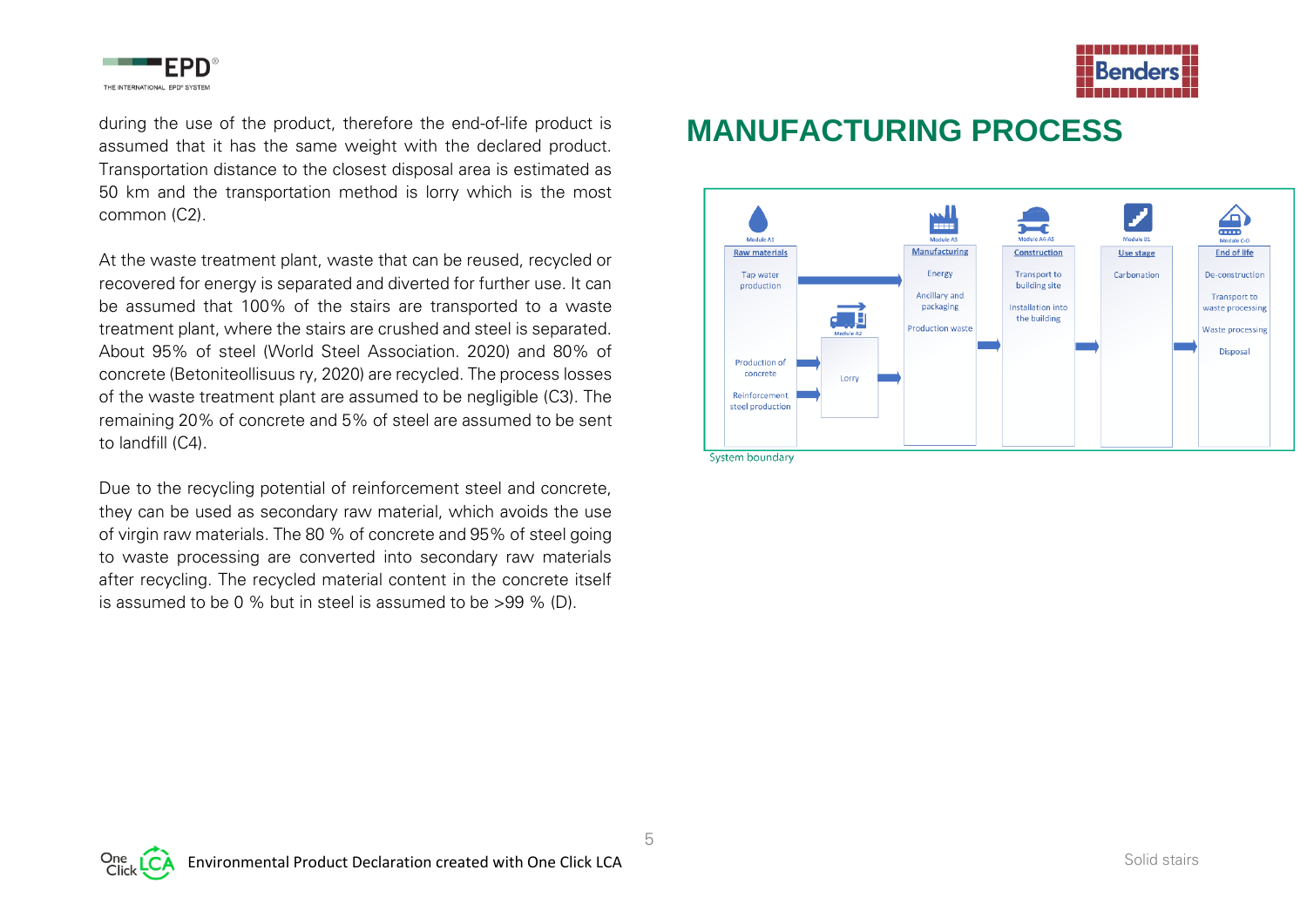



# **LIFE-CYCLE ASSESSMENT**

#### **LIFE-CYCLE ASSESSMENT INFORMATION**

| <b>Period for data</b>     | 2020   |
|----------------------------|--------|
| <b>Geographical scope:</b> | Sweden |

#### **DECLARED AND FUNCTIONAL UNIT**

| <b>Declared unit</b>          | 1 tonne   |
|-------------------------------|-----------|
| <b>Mass per declared unit</b> | 1000 kg   |
| <b>Functional unit</b>        | -         |
| <b>Reference service life</b> | 100 years |

#### **BIOGENIC CARBON CONTENT**

Product's biogenic carbon content at the factory gate

**Biogenic carbon content in product, kg C** 0

**Biogenic carbon content in packaging, kg C** 0,6919

#### **SYSTEM BOUNDARY**

This EPD covers the *cradle to gate with options* scope with following modules; A1 (Raw material supply), A2 (Transport) and A3 (Manufacturing), A4 (Transport), A5 (Assembly), B1 (Carbonation) as well as C1 (Deconstruction), C2 (Transport at end-of-life), C3 (Waste processing) and C4 (Disposal). In addition, module D - benefits and loads beyond the system boundary is included.

|                  | <b>Product stage</b>     |                | <b>Assembly</b><br>stage                        |           |           |                                                                                          |                          | Use stage                   |                                    |                                            |                       |                                  | <b>End of life stage</b> |                                 |                 |       | <b>Beyond the</b><br>system<br><b>boundaries</b> |           |  |  |  |
|------------------|--------------------------|----------------|-------------------------------------------------|-----------|-----------|------------------------------------------------------------------------------------------|--------------------------|-----------------------------|------------------------------------|--------------------------------------------|-----------------------|----------------------------------|--------------------------|---------------------------------|-----------------|-------|--------------------------------------------------|-----------|--|--|--|
| A1               | A2                       | A <sub>3</sub> | A4                                              | <b>A5</b> | <b>B1</b> | <b>B2</b>                                                                                | <b>B3</b>                | <b>B4</b>                   | <b>B5</b>                          | <b>B6</b>                                  | <b>B7</b>             | C <sub>1</sub>                   | C <sub>2</sub>           | C <sub>3</sub>                  | C <sub>4</sub>  | D     | D                                                | D         |  |  |  |
| x                | x                        | x              | x                                               | x         | x         | <b>MND</b>                                                                               | <b>MND</b>               | <b>MND</b>                  | <b>MND</b>                         | <b>MND</b>                                 | <b>MND</b>            | $\boldsymbol{x}$                 | x                        | x                               | x               | x     | x                                                | x         |  |  |  |
|                  |                          |                |                                                 |           |           | Geography, by two-letter ISO country code or regions. The International EPD System only. |                          |                             |                                    |                                            |                       |                                  |                          |                                 |                 |       |                                                  |           |  |  |  |
| <b>SE</b>        | <b>SE</b>                | <b>SE</b>      | <b>SE</b>                                       | <b>SE</b> | <b>EU</b> |                                                                                          |                          |                             |                                    |                                            |                       | <b>SE</b>                        | <b>SE</b>                | <b>SE</b>                       | <b>SE</b>       |       | <b>SE</b>                                        |           |  |  |  |
| Raw<br>materials | ₹<br>prodsue<br>$\cdots$ | Manufacturing  | Transport<br>$\sim$ $\sim$ $\sim$ $\sim$ $\sim$ | Assembly  | use       | Maintenance<br>$\mathbf{r}$                                                              | Repair<br>$\overline{a}$ | Replacement<br>$\mathbf{A}$ | <b>Refurbishment</b><br>$\sqrt{ }$ | use<br><b>Operational</b><br><b>energy</b> | Operational water use | Deconstr./demol.<br>$\mathbf{r}$ | Transport                | <b>Waste</b><br>processin<br>00 | Disposa<br>5.11 | Reuse | <b>Recovery</b>                                  | Recycling |  |  |  |

Modules not declared = MND. Modules not relevant = MNR.

#### **CUT-OFF CRITERIA**

The study does not exclude any modules or processes which are stated mandatory in the EN 15804:2012+A2:2019 and the applied PCR. The study does not exclude any hazardous materials or substances.

The study includes all major raw material and energy consumption. All inputs and outputs of the unit processes, for which data is available for, are included in the calculation. There is no neglected unit process more than 1% of total mass or energy flows. The module specific total neglected input and output flows also do not exceed 5% of energy usage or mass.

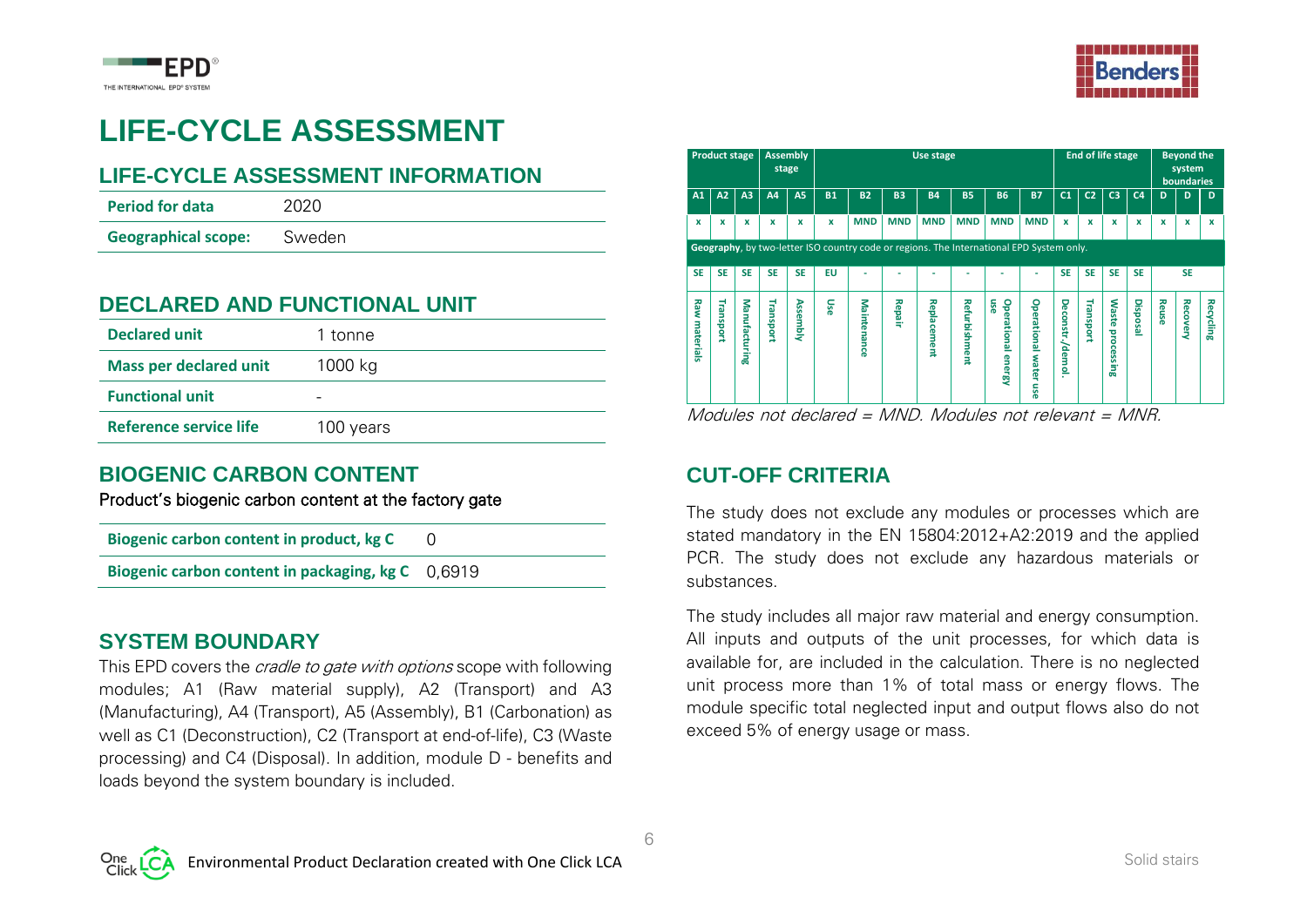



### **ALLOCATION, ESTIMATES AND ASSUMPTIONS**

Allocation is required if some material, energy, and waste data cannot be measured separately for the product under investigation.

In this study, as per EN 15804, allocation is conducted in the following order;

1. Allocation should be avoided.

2. Allocation should be based on physical properties (e.g. mass, volume) when the difference in revenue is small.

3. Allocation should be based on economic values.

Waste materials are generated in the production which is used as filling material for example in roads. A conservative assumption is made that all environmental impact is allocated to the products and not to the co-product (i.e. the filling material). The total amount of filling material is 0.011 ton per declared unit (1,1 %).

Allocation used in Ecoinvent 3.6 environmental data sources follows the methodology 'allocation, cut-off by classification'. This methodology is in line with the requirements of the EN 15804 standard.

#### **AVERAGES AND VARIABILITY**

The International EPD System additional data requirements

Data specificity and GWP-GHG variability for GWP-GHG for A1-A3.

| <b>Supply-chain specific data for GWP-GHG</b> | $>90\%$ |
|-----------------------------------------------|---------|
| <b>Variation in GWP-GHG between products</b>  | $-90$   |
| <b>Variation in GWP-GHG between sites</b>     | $-90$   |

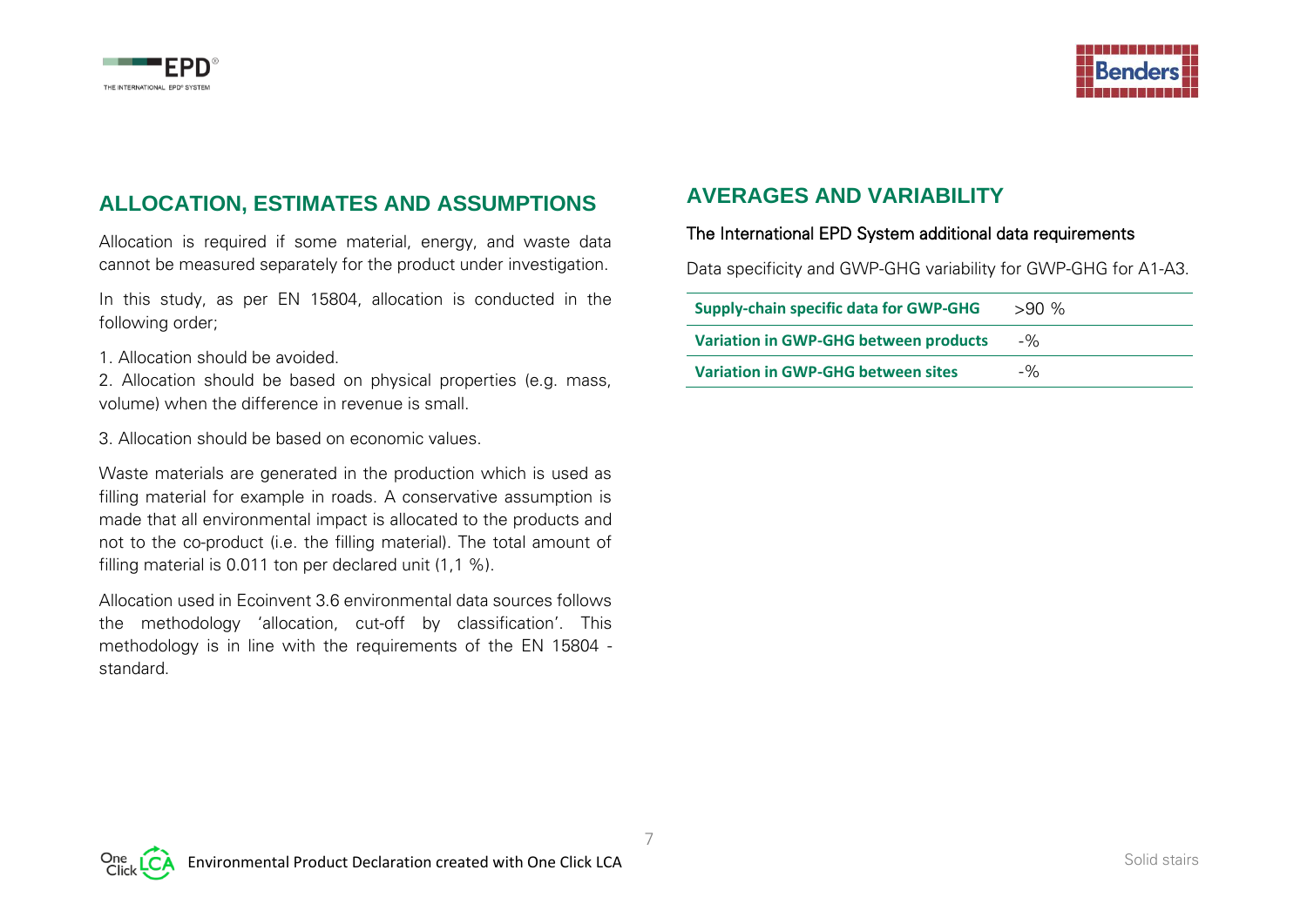

## THE INTERNATIONAL EPD<sup>®</sup> SYSTEM

### **ENVIRONMENTAL IMPACT DATA**

Note: additional environmental impact data may be presented in annexes.

### **CORE ENVIRONMENTAL IMPACT INDICATORS – EN 15804+A2, PEF**

| <b>Impact category</b>  | Unit                 | A1       | A <sub>2</sub> | A <sub>3</sub> | $A1-A3$   | A <sub>4</sub> | <b>A5</b>       | <b>B1</b> | <b>B2</b>  | <b>B3</b>  | <b>B4</b>  | <b>B5</b>  | <b>B6</b>  | <b>B7</b>  | C <sub>1</sub> | C <sub>2</sub> | C <sub>3</sub> | C <sub>4</sub> | D            |
|-------------------------|----------------------|----------|----------------|----------------|-----------|----------------|-----------------|-----------|------------|------------|------------|------------|------------|------------|----------------|----------------|----------------|----------------|--------------|
| GWP-total               | kg CO <sub>2</sub> e | 1,31E2   | 3,12E0         | 2,93E0         | 1,37E2    | 2,46E1         | 1,13E1          | $-9,35E0$ | <b>MND</b> | <b>MND</b> | <b>MND</b> | <b>MND</b> | <b>MND</b> | <b>MND</b> | 3,3E0          | 4,55E0         | 5,68E0         | ,03E0          | $-4,99E0$    |
| GWP-fossil              | kg CO <sub>2</sub> e | 1,29E2   | 3,11E0         | 5,51E0         | ,38E2     | 2,5E1          | 8,68E0          | $-9,35E0$ | <b>MND</b> | <b>MND</b> | <b>MND</b> | <b>MND</b> | <b>MND</b> | <b>MND</b> | 3,3E0          | 4,54E0         | 5,67E0         | 03E0,          | $-6,18E0$    |
| GWP – biogenic          | kg CO <sub>2</sub> e | 1,38E0   | 2,26E-3        | $-2,58E0$      | $-1,19E0$ | $-3,65E0$      | 2,57E0          | 0E0       | <b>MND</b> | <b>MND</b> | <b>MND</b> | <b>MND</b> | <b>MND</b> | <b>MND</b> | 9,17E-4        | $3,3E-3$       | 8,55E-3        | 2,04E-3        | 1,2E0        |
| <b>GWP-LULUC</b>        | kg CO <sub>2</sub> e | 6,05E-2  | 9,37E-4        | 82E-3          | 6,33E-2   | $2.11E-2$      | 2.48E-3         | 0E0       | <b>MND</b> | <b>MND</b> | <b>MND</b> | <b>MND</b> | <b>MND</b> | <b>MND</b> | 2,79E-4        | ,37E-3         | 1,35E-3        | 3,06E-4        | $-1,15E-2$   |
| Ozone depletion pot.    | $kg$ CFC $-11e$      | 8,62E-6  | 7,32E-7        | .2E-6          | 1,05E-5   | 4,24E-6        | 1,32E-6         | 0E0       | <b>MND</b> | <b>MND</b> | <b>MND</b> | <b>MND</b> | <b>MND</b> | <b>MND</b> | 7,12E-7        | ,07E-6         | 2,03E-6        | 4,24E-7        | $-7,02E-7$   |
| Acidification potential | mol H <sup>+</sup> e | 5.97E-1  | 1,31E-2        | 5,32E-2        | $6,64E-$  | 4,05E-1        | 6,84E-2         | 0E0       | <b>MND</b> | <b>MND</b> | <b>MND</b> | <b>MND</b> | <b>MND</b> | <b>MND</b> | 3,45E-2        | ,91E-2         | 5,53E-2        | 9,78E-3        | $-4,78E-2$   |
| $EP-freeshwater^{2}$    | kg Pe                | $2,1E-3$ | 2,53E-5        | 5,26E-5        | 2,17E-3   | 2,15E-3        | 07E-4           | 0E0       | <b>MND</b> | <b>MND</b> | <b>MND</b> | <b>MND</b> | <b>MND</b> | <b>MND</b> | 1,33E-5        | $3,7E-5$       | 5,58E-5        | .24E-5         | $-4,9E-4$    |
| EP-marine               | kg Ne                | 1,76E-1  | 3,94E-3        | 2,24E-2        | $2,02E-$  | 2,83E-1        | 2,67E-2         | 0E0       | <b>MND</b> | <b>MND</b> | <b>MND</b> | <b>MND</b> | <b>MND</b> | <b>MND</b> | 1,52E-2        | 5,75E-3        | 2,07E-2        | 3,37E-3        | $-1,04E-2$   |
| EP-terrestrial          | mol Ne               | 2E0      | 4,35E-2        | 2,46E-1        | 2,29E0    | ,79E0          | 2,93E-1         | 0E0       | <b>MND</b> | <b>MND</b> | <b>MND</b> | <b>MND</b> | <b>MND</b> | <b>MND</b> | 1,67E-1        | 6,35E-2        | 2,27E-1        | 3,71E-2        | $-1,44E-1$   |
| POCP ("smog")           | kg NMVOCe            | 5,29E-1  | 1,4E-2         | 7,26E-2        | $6,16E-$  | 2,64E-1        | 8,12E-2         | 0E0       | <b>MND</b> | <b>MND</b> | <b>MND</b> | <b>MND</b> | <b>MND</b> | <b>MND</b> | 4,59E-2        | 2,04E-2        | 6,48E-2        | .08E-2         | $-2,9E-2$    |
| ADP-minerals & metals   | kg Sbe               | 8,79E-5  | 5,39E-5        | 3,19E-5        | ,74E-4    | ,15E-3         | 3,58E-4         | 0E0       | <b>MND</b> | <b>MND</b> | <b>MND</b> | <b>MND</b> | <b>MND</b> | <b>MND</b> | 5,03E-6        | 7,75E-5        | 3,98E-5        | $9,41E-6$      | $-8.85E - 4$ |
| ADP-fossil resources    | MJ.                  | 6,42E2   | 4,91E1         | 8,19E1         | 7,73E2    | 3,15E2         | 1E <sub>2</sub> | 0E0       | <b>MND</b> | <b>MND</b> | <b>MND</b> | <b>MND</b> | <b>MND</b> | <b>MND</b> | 4,54E1         | 7,07E1         | 1,36E2         | 2,88E1         | $-1,02E2$    |
| Water use $^{1)}$       | $m^3$ e depr.        | 2,3E1    | 1,8E-1         | 2,36E-1        | 2,34E1    | 8,8E0          | 1,46E0          | 0E0       | <b>MND</b> | <b>MND</b> | <b>MND</b> | <b>MND</b> | <b>MND</b> | <b>MND</b> | 8,46E-2        | 2,63E-1        | 5,33E0         | ,33E0          | $-1,41E1$    |

1) GWP = Global Warming Potential; EP = Eutrophication potential; POCP = Photochemical ozone formation; ADP = Abiotic depletion potential. 2) EN 15804+A2 disclaimer for Abiotic depletion and Water use and optional indicators except Particulate matter and Ionizing radiation, human health. The results of these environmental impact indicators shall be used with care as the uncertainties on these results are high or as there is limited experienced with the indicator. 3) Required characterisation method and data are in kg P-eq. Multiply by 3,07 to get PO4e.

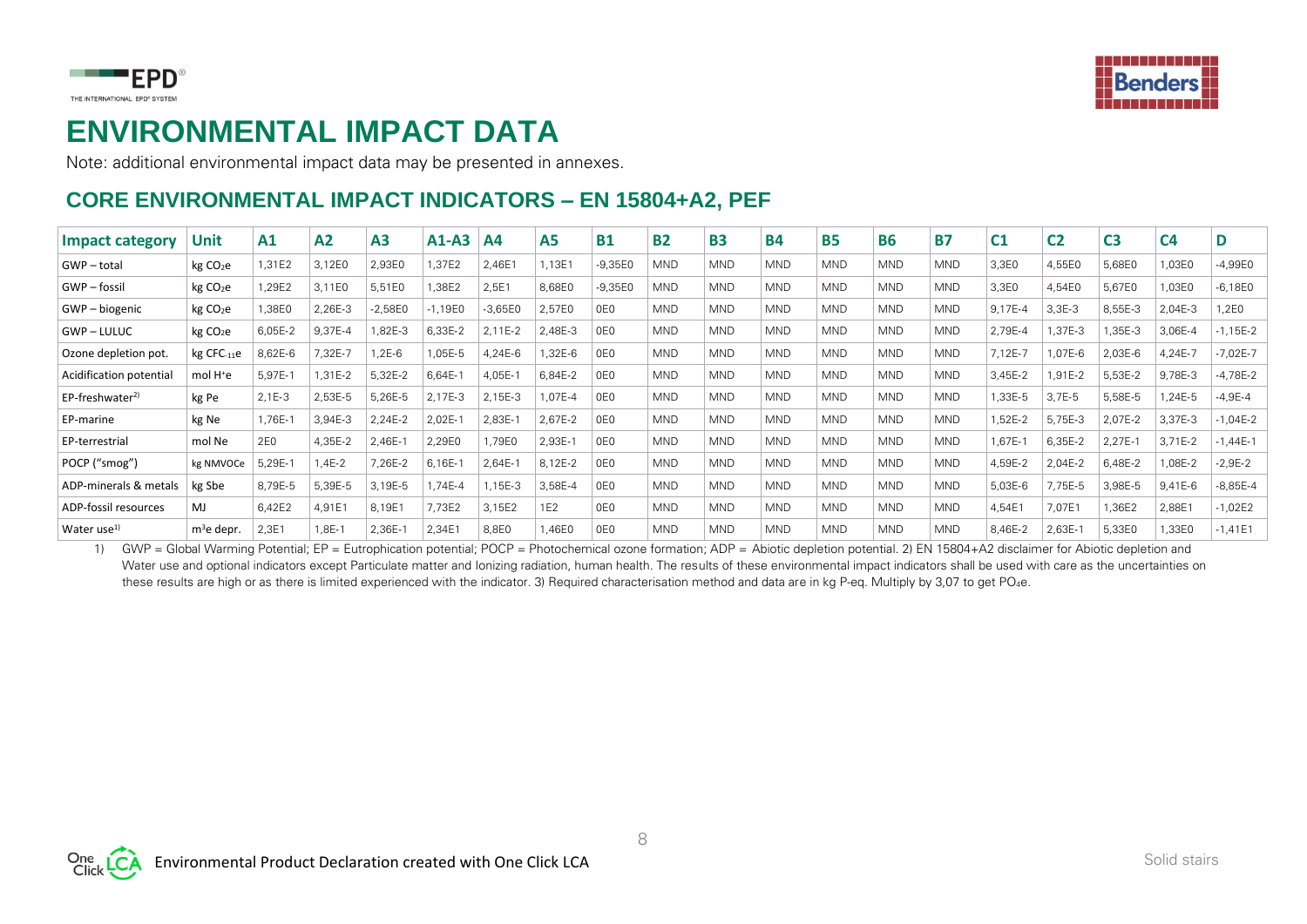



### **ADDITIONAL (OPTIONAL) ENVIRONMENTAL IMPACT INDICATORS – EN 15804+A2, PEF**

| <b>Impact category</b>           | Unit                   | A1      | A <sub>2</sub> | A <sub>3</sub> | $A1-A3$    | <b>A4</b> | A <sub>5</sub> | <b>B1</b> | <b>B2</b>  | <b>B3</b>  | <b>B4</b>  | <b>B5</b>  | <b>B6</b>  | <b>B7</b>  | C <sub>1</sub> | C <sub>2</sub> | C3        |           |            |
|----------------------------------|------------------------|---------|----------------|----------------|------------|-----------|----------------|-----------|------------|------------|------------|------------|------------|------------|----------------|----------------|-----------|-----------|------------|
| Particulate matter               | Incidence              | 4.68E-6 | $2.82E -$      | $.34E - 6$     | 6.31E-6    | 3.57E-6   | 1.54E-6        | 0E0       | <b>MND</b> | <b>MND</b> | <b>MND</b> | <b>MND</b> | <b>MND</b> | <b>MND</b> | $9.14E -$      | 4.11E-7        | ,19E-6    | $.9E - 7$ | $-5,15E-7$ |
| lonizing radiation <sup>3)</sup> | $kBq$ U235e            | 2.97E0  | $2.12E -$      | $3.41E - 1$    | 3,52E0     | 1,22E0    | 3,82E-1        | 0E0       | <b>MND</b> | <b>MND</b> | <b>MND</b> | <b>MND</b> | <b>MND</b> | <b>MND</b> | $1,94E-1$      | 3,09E-1        | $5.62E -$ | $.18E-1$  | $-7,57E-1$ |
| Ecotoxicity (freshwater) CTUe    |                        | ,64E3   | 3.7E1          | 5.71E1         | .74E3      | 5.65E2    | 1.1E2          | 0E0       | <b>MND</b> | <b>MND</b> | <b>MND</b> | <b>MND</b> | <b>MND</b> | <b>MND</b> | 2.66E'         | 5.4E1          | 8.49E1    | .82E1     | $-1,05E2$  |
| Human toxicity, cancer           | <b>CTU<sub>h</sub></b> | 9.73E-8 | $9.47E-10$     | 3.19E-9        | $.01E - 7$ | 2.64E-8   | 2.83E-9        | 0E0       | <b>MND</b> | <b>MND</b> | <b>MND</b> | <b>MND</b> | <b>MND</b> | <b>MND</b> | 9.53E-10       | .38E-9         | 2.17E-9   | 4.3E-10   | $-7,04E-9$ |
| Human tox, non-cancer            | CTUh                   | 3.08E-6 | 4.39E-8        | 5.67E-8        | 3.18E-6    | .23E-6    | 9.32E-8        | 0E0       | <b>MND</b> | <b>MND</b> | <b>MND</b> | <b>MND</b> | <b>MND</b> | <b>MND</b> | 2.35E-8        | $6,4E-8$       | 6.4E-8    | ,33E-8    | $-5,06E-7$ |
| SQP                              |                        | .73E3   | 7.31E1         | 3.8E0          | 1.8E3      | 9.22E2    | 2.37E1         | 0E0       | <b>MND</b> | <b>MND</b> | <b>MND</b> | <b>MND</b> | <b>MND</b> | <b>MND</b> | .16EC          | 1.07E2         | 1.95E2    | 4.9E1     | $-7.68E1$  |

4) SQP = Land use related impacts/soil quality.5) EN 15804+A2 disclaimer for Ionizing radiation, human health. This impact category deals mainly with the eventual impact of low dose ionizing radiation on human health of the nuclear fuel cycle. It does not consider effects due to possible nuclear accidents, occupational exposure nor due to radioactive waste disposal in underground facilities. Potential ionizing radiation from the soil, from radon and from some construction materials is also not measured by this indicator.

#### **USE OF NATURAL RESOURCES**

| <b>Impact category</b>   | Unit           | A1      | A <sub>2</sub>  | A <sub>3</sub>  | $A1-A3$ | A <sub>4</sub>  | A5              | <b>B1</b>       | <b>B2</b>  | <b>B3</b>  | <b>B4</b>  | <b>B5</b>  | <b>B6</b>  | <b>B7</b>  | C <sub>1</sub>  | C2              | C3              | C <sub>4</sub>  | D               |
|--------------------------|----------------|---------|-----------------|-----------------|---------|-----------------|-----------------|-----------------|------------|------------|------------|------------|------------|------------|-----------------|-----------------|-----------------|-----------------|-----------------|
| Renew. PER as energy     | MJ             | 2,83E2  | $6,18E-$        | 5,34E2          | 8,18E2  | 2,49E2          | 2,27E0          | 0E <sub>0</sub> | <b>MND</b> | <b>MND</b> | <b>MND</b> | <b>MND</b> | <b>MND</b> | <b>MND</b> | $2,45E-$        | 8,9E-1          | 1,04E0          | $2,33E-7$       | $-3,35E1$       |
| Renew. PER as material   | MJ             | 3,03E-1 | 0E <sub>0</sub> | 2,26E1          | 2,29E1  | 0E <sub>0</sub> | 0E0             | 0E <sub>0</sub> | <b>MND</b> | <b>MND</b> | <b>MND</b> | <b>MND</b> | <b>MND</b> | <b>MND</b> | 0E <sub>0</sub> | 0E0             | 0E <sub>0</sub> | 0E0             | 0E0             |
| Total use of renew. PER  | MJ             | 2,83E2  | $6,18E-$        | 5,57E2          | 8,41E2  | 2,49E2          | 2,27E0          | 0E0             | <b>MND</b> | <b>MND</b> | <b>MND</b> | <b>MND</b> | <b>MND</b> | <b>MND</b> | 2,45E-1         | 8,9E-1          | 1,04E0          | 2,33E-1         | $-3,35E1$       |
| Non-re. PER as energy    | MJ             | 9,57E2  | 4,91E1          | 8,19E1          | 1,09E3  | 3,15E2          | 1E <sub>2</sub> | OE <sub>0</sub> | <b>MND</b> | <b>MND</b> | <b>MND</b> | <b>MND</b> | <b>MND</b> | <b>MND</b> | 4,54E1          | 7,07E1          | 1,36E2          | 2,88E           | $-1,02E2$       |
| Non-re. PER as material  | MJ             | 4.07E0  | 0E <sub>0</sub> | 0E <sub>0</sub> | 4.07E0  | 0E <sub>0</sub> | 0E <sub>0</sub> | 0E <sub>0</sub> | <b>MND</b> | <b>MND</b> | <b>MND</b> | <b>MND</b> | <b>MND</b> | <b>MND</b> | 0E <sub>0</sub> | 0E0             | 0E <sub>0</sub> | 0E0             | 0E <sub>0</sub> |
| Total use of non-re. PER | MJ             | 9,61E2  | 4,91E1          | 8,19E1          | 1,09E3  | 3,15E2          | 1E <sub>2</sub> | 0E <sub>0</sub> | <b>MND</b> | <b>MND</b> | <b>MND</b> | <b>MND</b> | <b>MND</b> | <b>MND</b> | 4,54E1          | 7,07E1          | 1,36E2          | 2,88E1          | $-1,02E2$       |
| Secondary materials      | kg             | 3,73E1  | 0E <sub>0</sub> | 2.47E-3         | 3,73E1  | 0E <sub>0</sub> | 9,72E-3         | 0E <sub>0</sub> | <b>MND</b> | <b>MND</b> | <b>MND</b> | <b>MND</b> | <b>MND</b> | <b>MND</b> | 0E <sub>0</sub> | 0E <sub>0</sub> | 0E <sub>0</sub> | 0E <sub>0</sub> | $-8,98E-1$      |
| Renew. secondary fuels   | MJ             | 8,89E1  | 0E <sub>0</sub> | 0E <sub>0</sub> | 8,89E1  | 0E <sub>0</sub> | 0E <sub>0</sub> | 0E <sub>0</sub> | <b>MND</b> | <b>MND</b> | <b>MND</b> | <b>MND</b> | <b>MND</b> | <b>MND</b> | 0E <sub>0</sub> | 0E0             | 0E <sub>0</sub> | 0E0             | 0E0             |
| Non-ren. secondary fuels | MJ             | 1,31E2  | 0E0             | 0E <sub>0</sub> | 1,31E2  | 0E <sub>0</sub> | 0E0             | 0E <sub>0</sub> | <b>MND</b> | <b>MND</b> | <b>MND</b> | <b>MND</b> | <b>MND</b> | <b>MND</b> | 0E <sub>0</sub> | 0E <sub>0</sub> | 0E <sub>0</sub> | 0E <sub>0</sub> | 0E <sub>0</sub> |
| Use of net fresh water   | m <sup>3</sup> | 2,14E0  | 02E-2           | 2,78E-2         | 2,18E0  | 1,11E0          | 5,88E-2         | 0E <sub>0</sub> | <b>MND</b> | <b>MND</b> | <b>MND</b> | <b>MND</b> | <b>MND</b> | <b>MND</b> | 4,01E-3         | ,47E-2          | ,27E-1          | 3,15E-2         | $-1,13E0$       |

6) PER = Primary energy resources

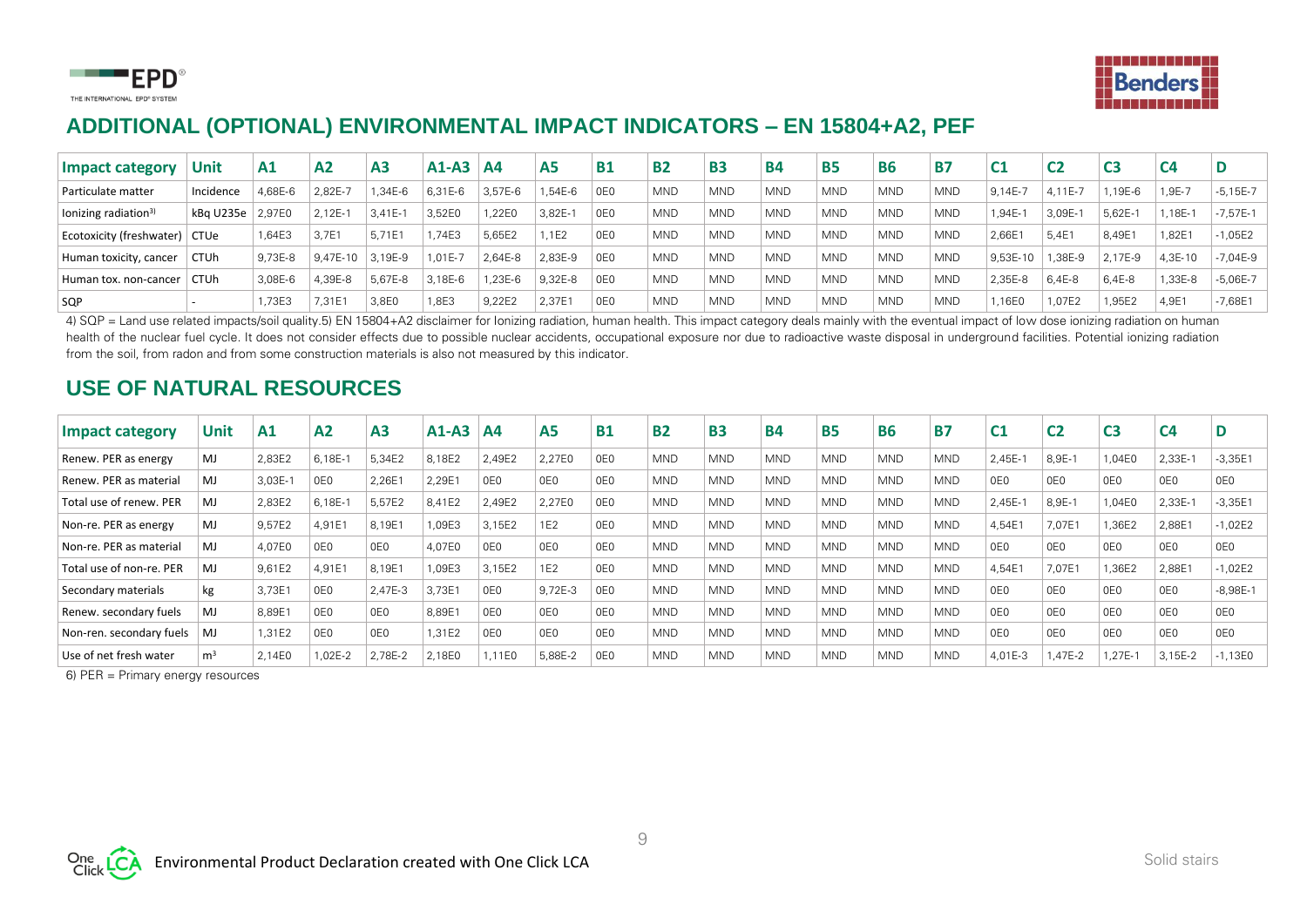



#### **END OF LIFE – WASTE**

| <b>Impact category</b> | Unit | Α1      | A <sub>2</sub> | A <sub>3</sub> | $A1-A3$  | <b>A4</b> | A <sub>5</sub> | <b>B1</b>       | <b>B2</b>  | <b>B3</b>  | <b>B4</b>  | <b>B5</b>  | <b>B6</b>  | Β7         |           |           |                 |         |            |
|------------------------|------|---------|----------------|----------------|----------|-----------|----------------|-----------------|------------|------------|------------|------------|------------|------------|-----------|-----------|-----------------|---------|------------|
| Hazardous waste        |      | ,99E-1  | $4.77E - 2$    | ,63E           | $4.1E -$ | ,12E0     | 3,08E-         | 0E <sub>0</sub> | <b>MND</b> | <b>MND</b> | <b>MND</b> | <b>MND</b> | <b>MND</b> | <b>MND</b> | 4,88E-2   | $6,87E-2$ | 0E <sub>0</sub> | 2,69E-2 | $-3,67E-1$ |
| Non-hazardous waste    |      | 9,37E0  | 5,28EC         | 3,05E0         | .77E     | 5,03E     | 4,67E0         | 0E <sub>0</sub> | <b>MND</b> | <b>MND</b> | <b>MND</b> | <b>MND</b> | <b>MND</b> | <b>MND</b> | $5,22E -$ | 7,6E0     | 0E <sub>0</sub> | ,96E2   | $-2,11E1$  |
| Radioactive waste      |      | 3,38E-2 | 3,37E-4        | 5,4E-4         | 3,46E-2  | ,72E-3    | $-5,77E-4$     | 0E <sub>0</sub> | <b>MND</b> | <b>MND</b> | <b>MND</b> | <b>MND</b> | <b>MND</b> | <b>MND</b> | 3,18E-4   | 4,85E-4   | 0E <sub>0</sub> | ,91E-4  | $-5,47E-4$ |

#### **END OF LIFE – OUTPUT FLOWS**

| Impact category          | <b>Unit</b> | A1              | A <sub>2</sub> | A <sub>3</sub>  | $A1-A3$ | <b>A4</b>       | <b>A5</b>       | <b>B1</b>       | <b>B2</b>  | <b>B3</b>  | <b>B4</b>  | <b>B5</b>  | <b>B6</b>        | <b>B7</b>  | C <sub>1</sub>  |                 |        | C <sub>4</sub>  |     |
|--------------------------|-------------|-----------------|----------------|-----------------|---------|-----------------|-----------------|-----------------|------------|------------|------------|------------|------------------|------------|-----------------|-----------------|--------|-----------------|-----|
| Components for re-use    | kg          | 0E <sub>0</sub> | 0E0            | 0E0             | 0E0     | OE <sub>0</sub> | 0E <sub>0</sub> | 0E <sub>0</sub> | <b>MND</b> | <b>MND</b> | <b>MND</b> | <b>MND</b> | <b>MND</b>       | <b>MND</b> | OE <sub>0</sub> | 0E0             | 0E0    | OE0             | 0E0 |
| Materials for recycling  |             | 2,81E           | 0E0            | 3,06E0          | 3,11E1  | OE0             | 0E <sub>0</sub> | 0E <sub>0</sub> | <b>MND</b> | <b>MND</b> | <b>MND</b> | <b>MND</b> | <sup>1</sup> MND | <b>MND</b> | OE <sub>0</sub> | 0E <sub>0</sub> | 8,04E2 | 0E0             | 0E0 |
| Materials for energy rec |             | 6.46E-2         | 0E0            | 0E0             | 6,46E-2 | 0E0             | 1,32E0          | 0E0             | <b>MND</b> | <b>MND</b> | <b>MND</b> | <b>MND</b> | <sup>1</sup> MND | <b>MND</b> | OE <sub>0</sub> | 0E0             | 0E0    | 0E0             | 0E0 |
| Exported energy          | MJ          | 3.85E-3         | 0E0            | 0E <sub>0</sub> | 3,85E-3 | 0E0             | 0E <sub>0</sub> | 0E <sub>0</sub> | <b>MND</b> | <b>MND</b> | <b>MND</b> | <b>MND</b> | <sup>1</sup> MND | <b>MND</b> | 0E <sub>0</sub> | 0E0             | 0E0    | 0E <sub>0</sub> | 0E0 |

### **ENVIRONMENTAL IMPACTS – GWP-GHG - THE INTERNATIONAL EPD SYSTEM**

| <b>Impact category</b> | Unit                 | A <sub>1</sub> | А2     | <b>A:</b> | <b>A1-A.</b> | <b>A4</b> |        | <b>B</b>  | D7         | B <sub>3</sub> | <b>B4</b>  | <b>B5</b>  | <b>B6</b>  | B.         |       |        |        |        |           |
|------------------------|----------------------|----------------|--------|-----------|--------------|-----------|--------|-----------|------------|----------------|------------|------------|------------|------------|-------|--------|--------|--------|-----------|
| GWP-GHG                | kg CO <sub>2</sub> e | ,29E2          | 3.11E0 | 5.51E0    | 1.38E2       | 2.5E      | 8.68E0 | $-9.35E0$ | <b>MND</b> | <b>MND</b>     | <b>MND</b> | <b>MND</b> | <b>MND</b> | <b>MND</b> | 3,3E0 | 4.54E0 | 5.67E0 | 1.03E0 | $-6.18E0$ |

8) This indicator includes all greenhouse gases excluding biogenic carbon dioxide uptake and emissions and biogenic carbon stored in the product as defined by IPCC AR 5 (IPCC 2013) This indicator Is almost equal to the GWP indicator originally defined in EN 15804:2012+A1:2013.

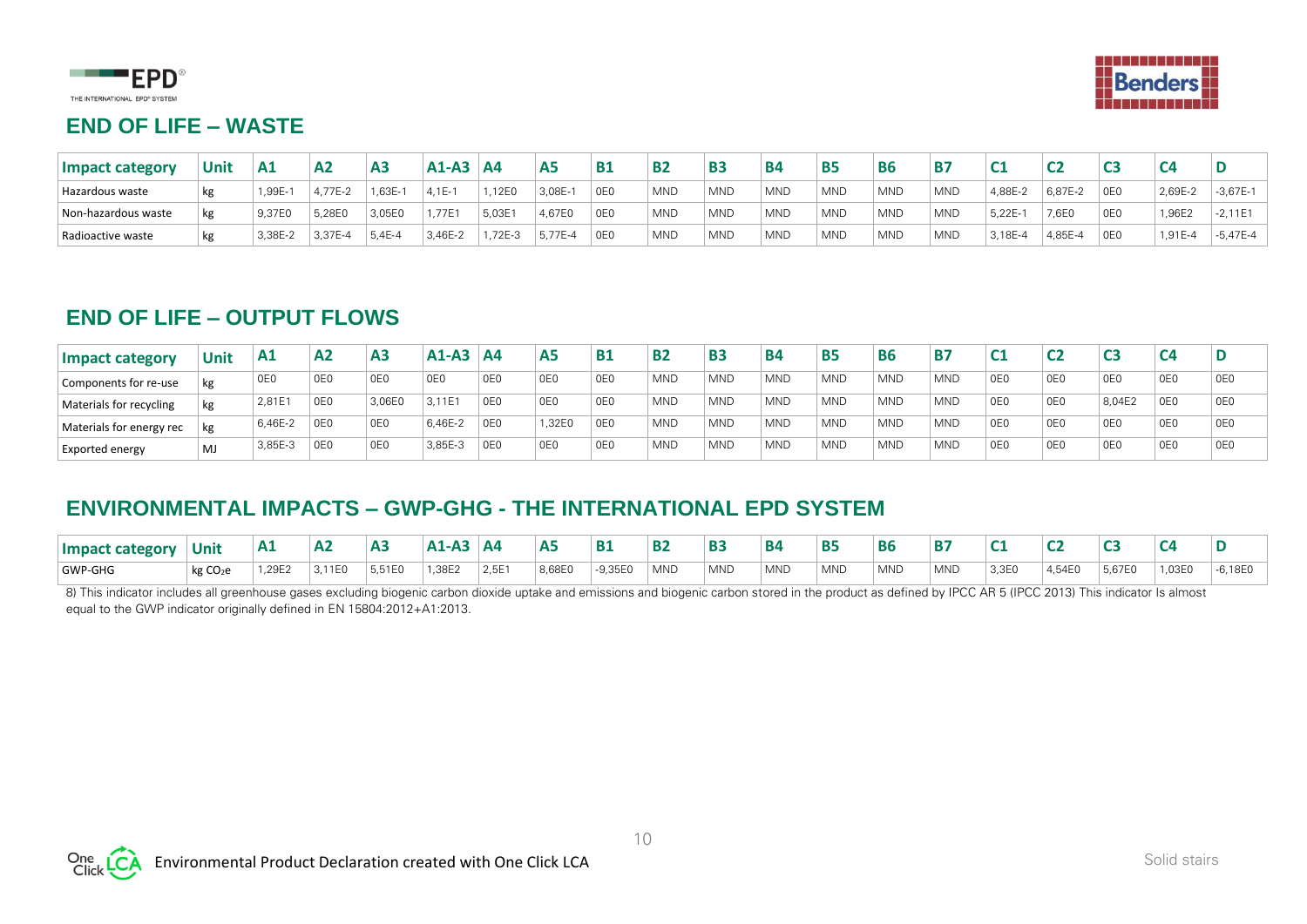

### **SCENARIO DOCUMENTATION**

#### Manufacturing energy scenario documentation

| <b>Scenario parameter</b>           | <b>Value</b>               |
|-------------------------------------|----------------------------|
| Electricity data source and quality | Electricity production,    |
|                                     | hydro, run-to-river        |
|                                     | (ref.product: electricity, |
|                                     | high voltage), Ecoinvent   |
|                                     | 3.6 (2019), Sweden.        |
| Electricity CO <sub>2</sub> e / kWh | 0,0039                     |

**BIBLIOGRAPHY**

ISO 14025:2010 Environmental labels and declarations – Type III environmental declarations. Principles and procedures.

ISO 14040:2006 Environmental management. Life cycle assessment. Principles and frameworks.

ISO 14044:2006 Environmental management. Life cycle assessment. Requirements and guidelines.

Ecoinvent database v3.6 (2019) and One Click LCA database.

EN 15804:2012+A2:2019 Sustainability in construction works – Environmental product declarations – Core rules for the product category of construction products.

Int'l EPD System PCR 2019:14 Construction products, version 1.11 (05.02.2021)



General Programme Instructions of the international EPD® system. Version 4.0

LCA Background report Solid Stairs 211207.

11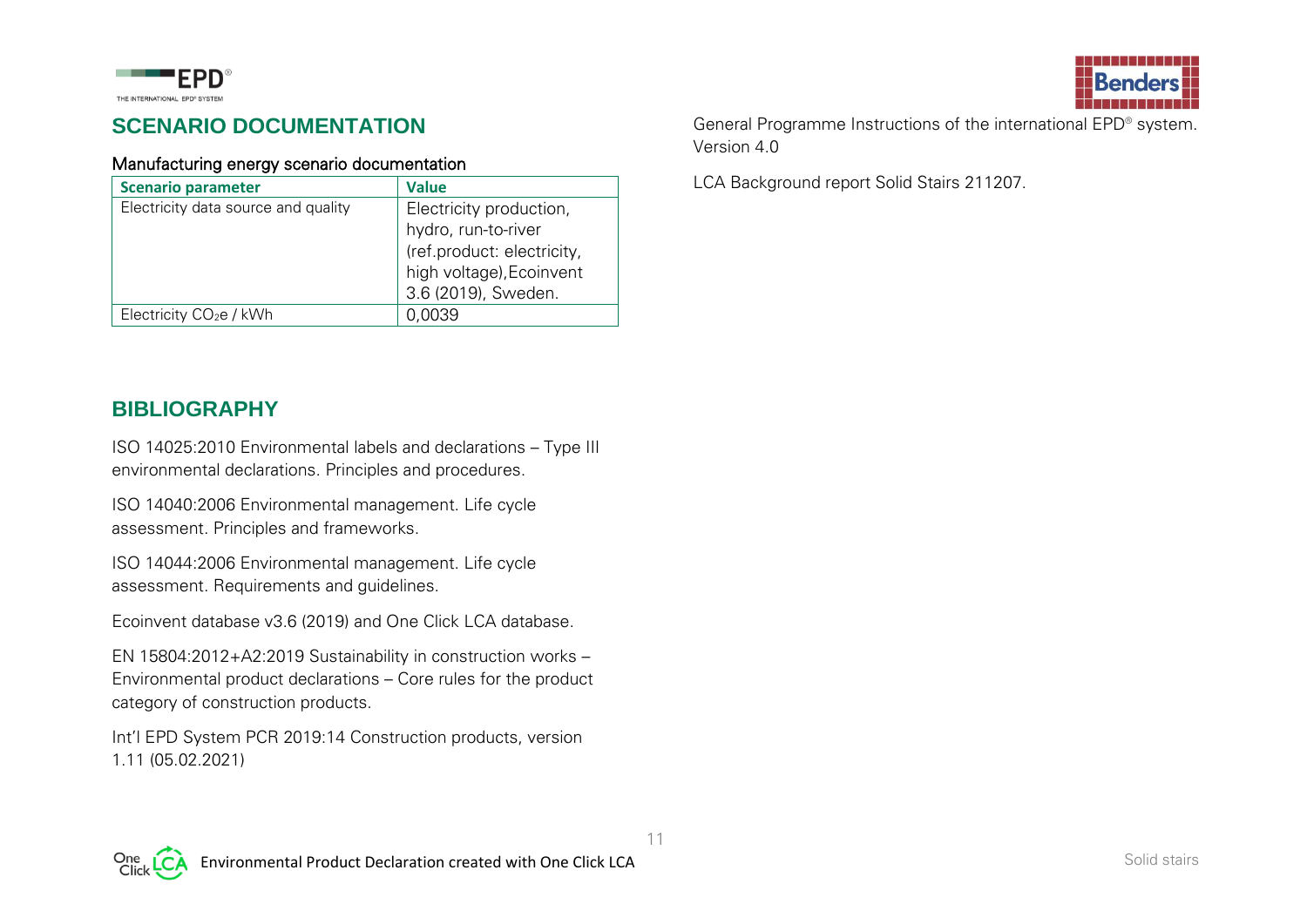

#### **ABOUT THE MANUFACTURER**

Ever since starting in 1960, our ambition has been to satisfy customer needs. Our operations are permeated by a local presence and a local responsiveness to the business climate. Together with receptiveness, this provides the foundations for long and strong relations with customers, suppliers and, not least, personnel. From the start onwards, positive development has contributed to Benders now being active in several different business areas and establishing itself as one of the marketleading producers of concrete and natural stone products in the Nordic countries. At the same time, our shares of the new markets in Europe are ever increasing and our ranges in construction products and construction systems grow with every season.

#### **AUTHOR AND CONTRIBUTORS**

| <b>Manufacturer</b>         | Benders Byggsystem AB                                                                                         |  |  |  |  |  |  |  |
|-----------------------------|---------------------------------------------------------------------------------------------------------------|--|--|--|--|--|--|--|
| <b>EPD author</b>           | Anna Ahlgren and Erica Bender, Benders Byggsystem AB                                                          |  |  |  |  |  |  |  |
| <b>EPD verifier</b>         | Silvia Vilčeková, Silcert, Ltd                                                                                |  |  |  |  |  |  |  |
| <b>EPD program operator</b> | The International EPD System                                                                                  |  |  |  |  |  |  |  |
| <b>Background data</b>      | This EPD is based on Ecoinvent 3.6 (cut-off) and One Click<br>LCA databases.                                  |  |  |  |  |  |  |  |
| <b>LCA software</b>         | The LCA and EPD have been created using One Click LCA<br>Pre-Verified EPD Generator for Cementitious Products |  |  |  |  |  |  |  |





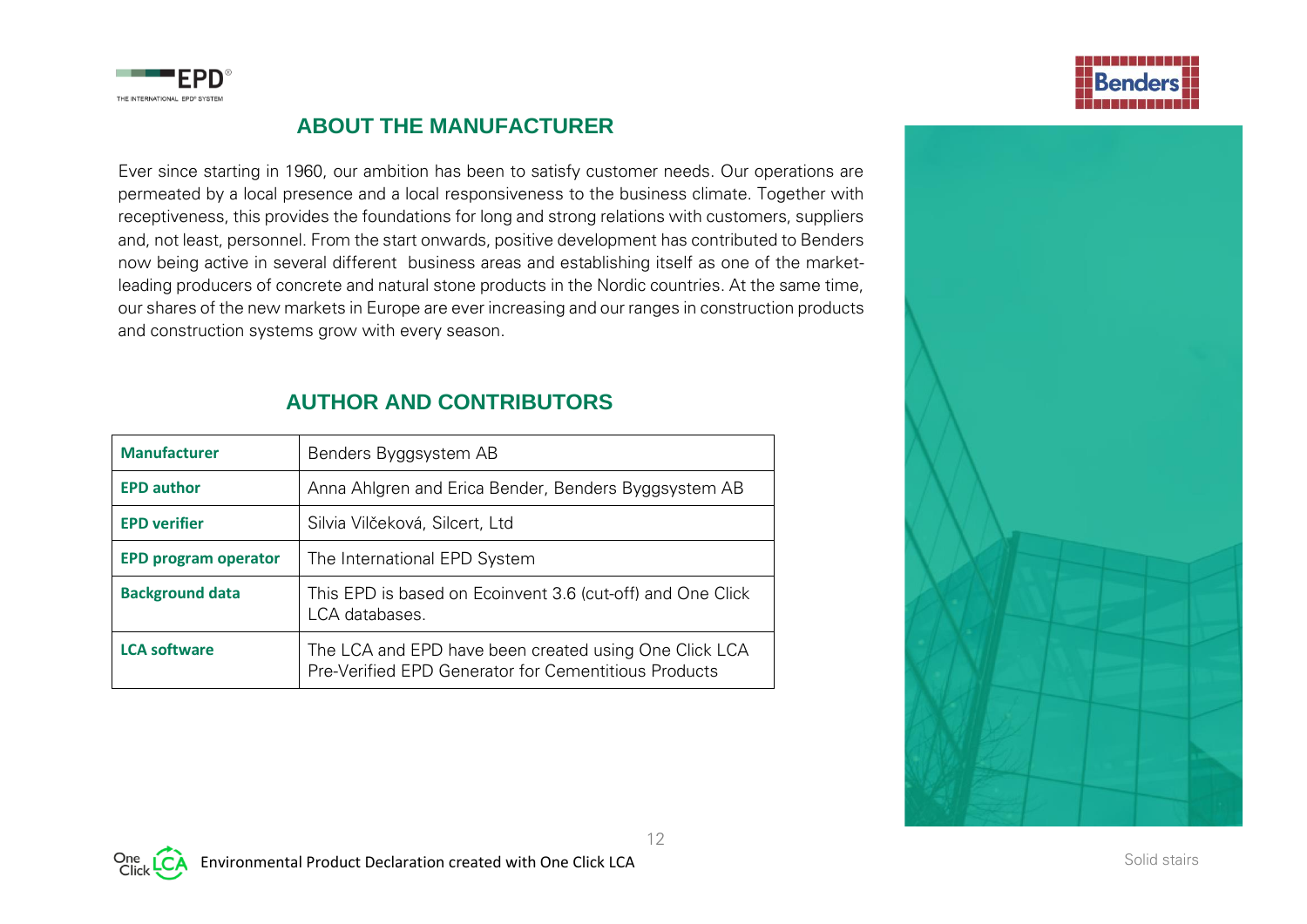

### **VERIFICATION STATEMENT**

#### **VERIFICATION PROCESS FOR THIS EPD**

This EPD has been verified in accordance with ISO 14025 by an independent, third-party verifier by reviewing results, documents and compliancy with EN 15804, ISO 14025 and ISO 14040/14044, following the process and checklists of the program operator for:

- This Environmental Product Declaration
- The Life-Cycle Assessment used in this EPD
- The background report (project report) for this EPD

Why does verification transparency matter? [Read more online.](http://www.oneclicklca.com/why-epd-verification-transparency-matters)

#### **VERIFICATION OVERVIEW**

Following independent third party has verified this specific EPD:

| <b>EPD verification information</b> | <b>Answer</b>                  |
|-------------------------------------|--------------------------------|
| Independent EPD verifier            | Silvia Vilčeková, Silcert, Ltd |
| EPD verification started on         | 2022-02-25                     |
| EPD verification completed on       | 2022-03-21                     |
| Supply-chain specific data %        | >90                            |
| Approver of the EPD verifier        | The International EPD System   |

| <b>Author &amp; tool verification</b> | <b>Answer</b>                      |
|---------------------------------------|------------------------------------|
| EPD author                            | Anna Ahlgren and Erica Bender,     |
| EPD author training completion        | 2021-08-18                         |
| <b>EPD Generator module</b>           | Cementitious Products              |
| Independent software verifier         | Ugo Pretato, Studio Fieschi & soci |
| Software verification date            | 2021-05-11                         |



#### **THIRD-PARTY VERIFICATION STATEMENT**

I hereby confirm that, following detailed examination, I have not established any relevant deviations by the studied Environmental Product Declaration (EPD), its LCA and project report, in terms of

- the data collected and used in the LCA calculations.
- the way the LCA-based calculations have been carried out,
- the presentation of environmental data in the EPD, and
- other additional environmental information, as present

with respect to the procedural and methodological requirements in ISO 14025:2010 and EN 15804:2012+A2:2019.

I confirm that the company-specific data has been examined as regards plausibility and consistency; the declaration owner is responsible for its factual integrity and legal compliance.

I confirm that I have sufficient knowledge and experience of construction products, this specific product category, the construction industry, relevant standards, and the geographical area of the EPD to carry out this verification.

I confirm my independence in my role as verifier; I have not been involved in the execution of the LCA or in the development of the declaration and have no conflicts of interest regarding this verification.

Silvia Vilčeková, Silcert, Ltd

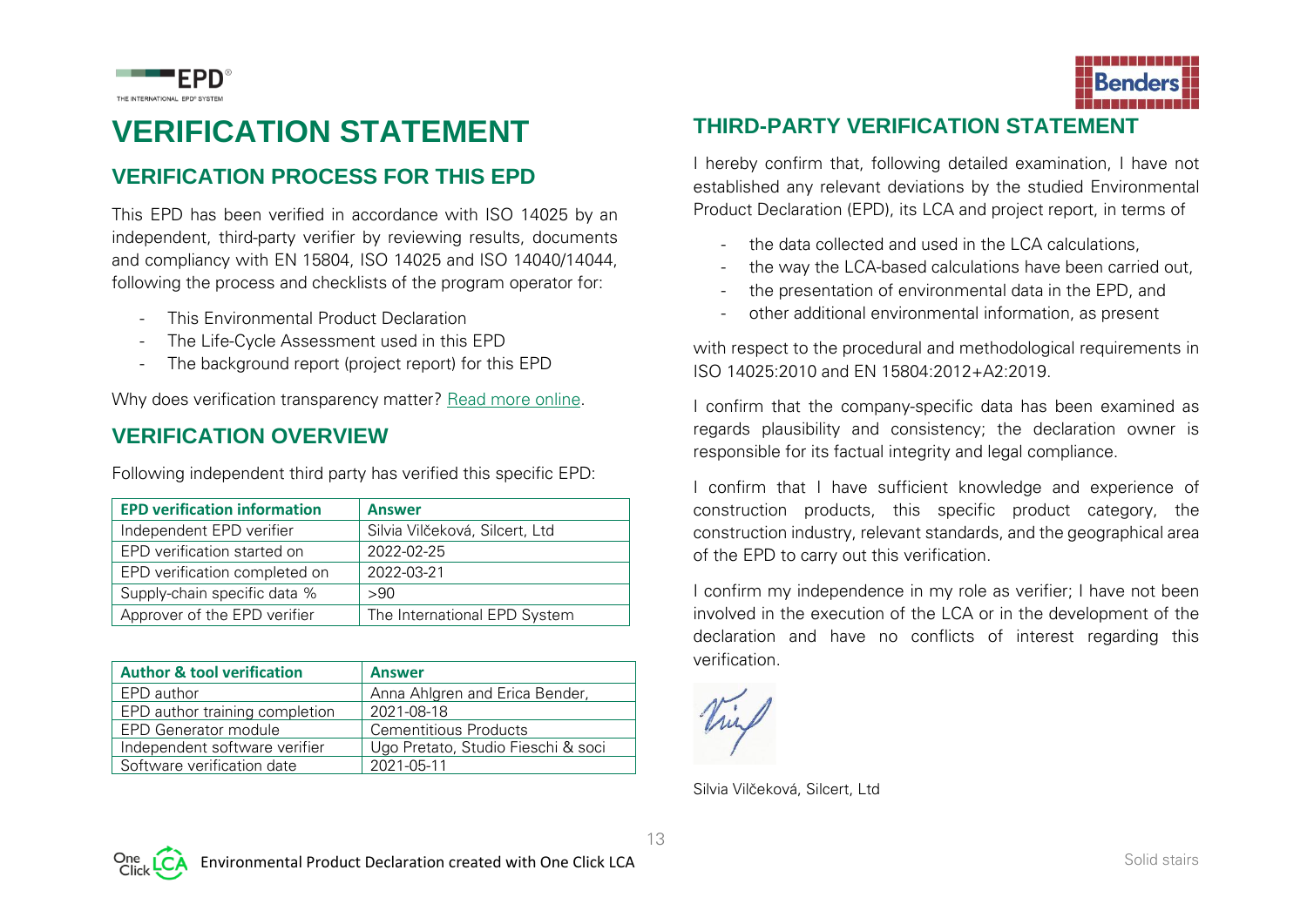



# **VERIFICATION AND REGISTRATION (ENVIRONDEC)**

| <b>Category Rules (PCR)</b>                                                                                | ISO standard ISO 21930 and CEN standard EN 15804 serves as the core Product                                                                                                                                                                                                             |
|------------------------------------------------------------------------------------------------------------|-----------------------------------------------------------------------------------------------------------------------------------------------------------------------------------------------------------------------------------------------------------------------------------------|
| <b>PCR</b>                                                                                                 | PCR 2019:14 Construction products, version 1.11                                                                                                                                                                                                                                         |
| PCR review was<br>conducted by:                                                                            | The Technical Committee of the International EPD <sup>®</sup><br>System. See www.environdec.com/TC for a list of<br>members. Review chair: Claudia A. Peña, University<br>of Concepción, Chile. The review panel may be<br>contacted via the Secretariat<br>www.environdec.com/contact. |
| Independent third-party<br>verification of the<br>declaration and data,<br>according to ISO<br>14025:2006: | Independent verification of this EPD and data,<br>according to ISO 14025:<br>$\Box$ Internal certification $\boxtimes$ External verification                                                                                                                                            |
| Third party verifier                                                                                       | Silvia Vilčeková, Silcert, Ltd                                                                                                                                                                                                                                                          |
|                                                                                                            | Approved by: The International EPD® System<br>Technical Committee, supported by the Secretariat                                                                                                                                                                                         |
| Procedure for follow-up<br>during EPD validity<br>involves third party<br>verifier                         | ⊠ no<br>$\square$ ves                                                                                                                                                                                                                                                                   |



EPD International AB, Box 210 60, SE-100 31 Stockholm, Sweden, E-mail: [info@environdec.com](mailto:info@environdec.com)